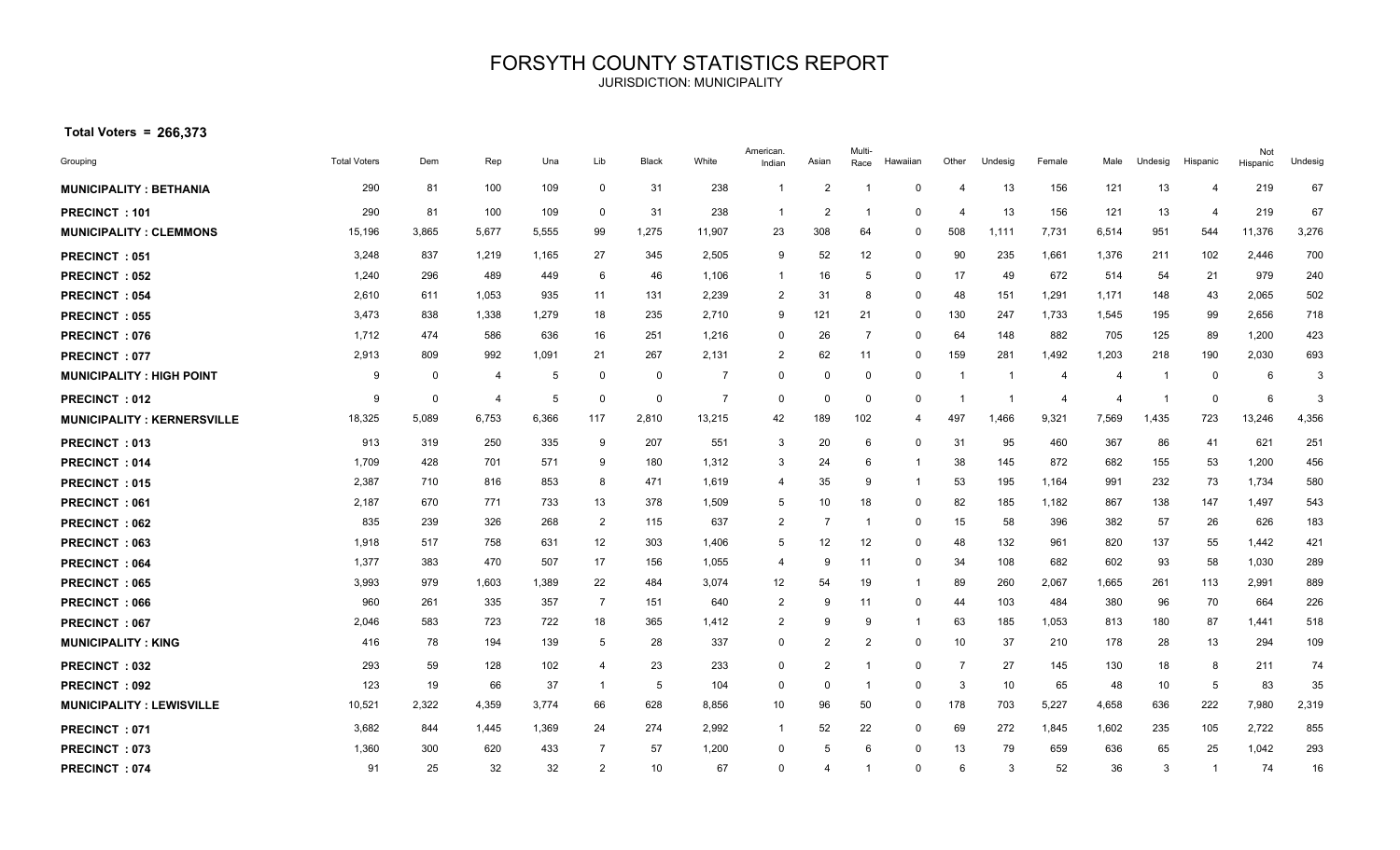| <b>PRECINCT: 075</b>                | 438    | 89             | 192    | 151    | 6              | 18             | 384    | $\Omega$       |                | 3              | 0              | 5                       | 26             | 225    | 186            | 27             | 9              | 338    | 91     |
|-------------------------------------|--------|----------------|--------|--------|----------------|----------------|--------|----------------|----------------|----------------|----------------|-------------------------|----------------|--------|----------------|----------------|----------------|--------|--------|
| <b>PRECINCT: 076</b>                | 260    | 40             | 133    | 85     | $\overline{2}$ | 14             | 231    | 0              | $\Omega$       | 0              | 0              | 2                       | 13             | 131    | 115            | 14             | -3             | 204    | 53     |
| <b>PRECINCT: 131</b>                | 895    | 233            | 349    | 308    | 5              | 60             | 750    | $\overline{2}$ | 3              | 5              | 0              | 11                      | 64             | 441    | 390            | 64             | 18             | 684    | 193    |
| <b>PRECINCT: 132</b>                | 415    | 100            | 155    | 159    | $\overline{1}$ | 32             | 347    | -1             | 3              | 2              | 0              | 8                       | 22             | 198    | 192            | 25             | 3              | 315    | 97     |
| <b>PRECINCT: 134</b>                | 2,622  | 534            | 1,100  | 972    | 16             | 134            | 2,255  | 2              | 17             | 6              | 0              | 44                      | 164            | 1,306  | 1,170          | 146            | 45             | 2,034  | 543    |
| <b>PRECINCT: 135</b>                | 758    | 157            | 333    | 265    | 3              | 29             | 630    | -4             | 10             | 5              | 0              | 20                      | 60             | 370    | 331            | 57             | 13             | 567    | 178    |
| <b>MUNICIPALITY: RURAL HALL</b>     | 2,174  | 658            | 802    | 704    | 10             | 425            | 1,430  | 6              | 15             | 15             | 0              | 53                      | 230            | 1,081  | 877            | 216            | 87             | 1,542  | 545    |
| PRECINCT: 031                       | 298    | 46             | 137    | 114    | $\overline{1}$ | 22             | 245    | 0              | -1             | 0              | 0              | $\overline{4}$          | 26             | 145    | 124            | 29             | 6              | 213    | 79     |
| <b>PRECINCT: 034</b>                | 1,876  | 612            | 665    | 590    | 9              | 403            | 1,185  | 6              | 14             | 15             | 0              | 49                      | 204            | 936    | 753            | 187            | 81             | 1,329  | 466    |
| <b>MUNICIPALITY: TOBACCOVILLE</b>   | 1,940  | 374            | 960    | 600    | 6              | 151            | 1,598  | $\overline{4}$ | 8              | $\overline{4}$ | 0              | 24                      | 151            | 928    | 857            | 155            | 33             | 1,442  | 465    |
| <b>PRECINCT: 032</b>                | 401    | 104            | 193    | 103    | $\overline{1}$ | 55             | 304    | 0              | 4              | -1             | 0              | 8                       | 29             | 193    | 180            | 28             | 4              | 312    | 85     |
| <b>PRECINCT: 091</b>                | 602    | 124            | 276    | 200    | $\overline{2}$ | 51             | 468    | $\overline{2}$ | 3              | $\overline{2}$ | 0              | 12                      | 64             | 279    | 267            | 56             | 20             | 418    | 164    |
| <b>PRECINCT: 092</b>                | 937    | 146            | 491    | 297    | 3              | 45             | 826    | $\overline{2}$ |                | -1             | 0              | $\overline{4}$          | 58             | 456    | 410            | 71             | 9              | 712    | 216    |
| <b>MUNICIPALITY: UNINCORPORATED</b> | 44,761 | 10,123         | 19,424 | 14,907 | 307            | 4,535          | 35,381 | 111            | 355            | 186            | -3             | 984                     | 3,206          | 21,791 | 19,903         | 3,067          | 1,221          | 33,229 | 10,311 |
| <b>PRECINCT: 012</b>                | 2,650  | 500            | 1,244  | 877    | 29             | 120            | 2,241  | 6              | 11             | 9              | 0              | 77                      | 186            | 1,284  | 1,201          | 165            | 101            | 1,960  | 589    |
| <b>PRECINCT: 013</b>                | 1,804  | 416            | 811    | 567    | 10             | 214            | 1,440  | $\overline{1}$ | 9              | 3              | $\overline{0}$ | 32                      | 105            | 922    | 788            | 94             | 44             | 1,392  | 368    |
| <b>PRECINCT: 014</b>                | 664    | 106            | 315    | 241    | $\overline{2}$ | 23             | 576    | 0              | 4              | 5              | 0              | 11                      | 45             | 324    | 296            | 44             | 18             | 507    | 139    |
| <b>PRECINCT: 015</b>                | 1,018  | 199            | 486    | 327    | 6              | 67             | 862    | 0              | -9             | $\overline{2}$ | 0              | 33                      | 45             | 530    | 434            | 54             | 33             | 775    | 210    |
| <b>PRECINCT: 017</b>                | 100    | 32             | 32     | 35     | $\overline{1}$ | 23             | 65     | 0              | 3              | -1             | 0              | $\overline{\mathbf{1}}$ | $\overline{7}$ | 44     | 48             | 8              | $\overline{1}$ | 77     | 22     |
| <b>PRECINCT: 021</b>                | 3,706  | 618            | 1,867  | 1,201  | 20             | 181            | 3,227  | -7             | -7             | 9              | -1             | 32                      | 242            | 1,780  | 1,673          | 253            | 59             | 2,782  | 865    |
| <b>PRECINCT: 031</b>                | 1,734  | 564            | 665    | 494    | 11             | 393            | 1,127  | -5             | 6              | 9              | $\mathbf 0$    | 39                      | 155            | 846    | 760            | 128            | 60             | 1,232  | 442    |
| <b>PRECINCT: 032</b>                | 444    | 79             | 228    | 135    | $\overline{2}$ | 13             | 387    | -1             | $\Omega$       | 2              | 0              | $\overline{4}$          | 37             | 217    | 196            | 31             | -3             | 323    | 118    |
| <b>PRECINCT: 033</b>                | 1,072  | 446            | 288    | 327    | 11             | 352            | 581    | 4              |                | 4              | 0              | 25                      | 104            | 550    | 427            | 95             | 44             | 751    | 277    |
| <b>PRECINCT: 034</b>                | 544    | 89             | 279    | 174    | $\overline{2}$ | 30             | 460    | -1             |                | $\overline{4}$ | $\mathbf 0$    | 9                       | 39             | 260    | 244            | 40             | 12             | 394    | 138    |
| <b>PRECINCT: 042</b>                | 1,508  | 504            | 521    | 476    | $\overline{7}$ | 341            | 951    | -5             |                | 10             | 0              | 47                      | 147            | 768    | 597            | 143            | 71             | 1,052  | 385    |
| <b>PRECINCT: 043</b>                | 795    | 173            | 348    | 269    | 5              | 89             | 608    | 2              | 4              | $\Omega$       | 0              | 23                      | 69             | 370    | 362            | 63             | 33             | 564    | 198    |
| <b>PRECINCT: 052</b>                | 14     | 3              | 8      | 3      | $\mathbf 0$    | $\overline{1}$ | 10     | 0              | 0              | 0              | 0              | $\mathbf 0$             | 3              | -7     | $\overline{4}$ | 3              | 0              | 9      | 5      |
| <b>PRECINCT: 053</b>                | 2,908  | 581            | 1,288  | 1,025  | 14             | 198            | 2,362  | 7              | 38             | 8              | 0              | 84                      | 211            | 1,399  | 1,304          | 205            | 85             | 2,146  | 677    |
| <b>PRECINCT: 054</b>                | 87     | 13             | 39     | 35     | 0              | 2              | 76     | -1             | 0              | -1             | 0              | 3                       | 4              | 42     | 39             | 6              | -1             | 73     | 13     |
| <b>PRECINCT: 055</b>                | 391    | 72             | 169    | 146    | 4              | 23             | 310    | -3             | 15             | 3              | 0              | 14                      | 23             | 183    | 185            | 23             |                | 309    | 74     |
| PRECINCT: 061                       | 208    | 47             | 83     | 77     | $\overline{1}$ | $\overline{4}$ | 193    | 0              | 2              | -1             | $\Omega$       | $\mathbf{0}$            | 8              | 100    | 99             | 9              | $\mathbf{1}$   | 158    | 49     |
| <b>PRECINCT: 062</b>                | 1,137  | 213            | 533    | 382    | 9              | 59             | 979    | 2              | $\overline{4}$ | -7             | $\mathbf 0$    | 18                      | 68             | 535    | 527            | 75             | 23             | 875    | 239    |
| PRECINCT: 063                       | 1,694  | 286            | 805    | 582    | 21             | 115            | 1,409  | $\overline{2}$ | 12             | 6              | 0              | 41                      | 109            | 830    | 760            | 104            | 40             | 1,280  | 374    |
| <b>PRECINCT: 064</b>                | 25     | $\overline{1}$ | 14     | 10     | $\mathbf 0$    | 0              | 22     | 0              | 0              | 0              | $\mathbf 0$    | $\overline{\mathbf{1}}$ | $\overline{2}$ | 13     | 12             | 0              | $\overline{2}$ | 20     | 3      |
| <b>PRECINCT: 065</b>                | 101    | 22             | 43     | 36     | 0              | 4              | 86     | 0              | 0              | 0              | $\mathbf 0$    | -1                      | 10             | 50     | 39             | 12             | $\overline{1}$ | 74     | 26     |
| <b>PRECINCT: 066</b>                | 1,659  | 296            | 791    | 570    | $\overline{2}$ | 86             | 1,365  | 5              | 13             | 8              | 0              | 51                      | 131            | 835    | 707            | 117            | 78             | 1,175  | 406    |
| <b>PRECINCT: 067</b>                | 30     | $\overline{2}$ | 17     | 11     | $\mathbf 0$    | 0              | 28     | $\overline{1}$ | 0              | 0              | 0              | $\mathbf 0$             | $\overline{1}$ | 14     | 15             | $\overline{1}$ | $\mathbf 0$    | 26     | 4      |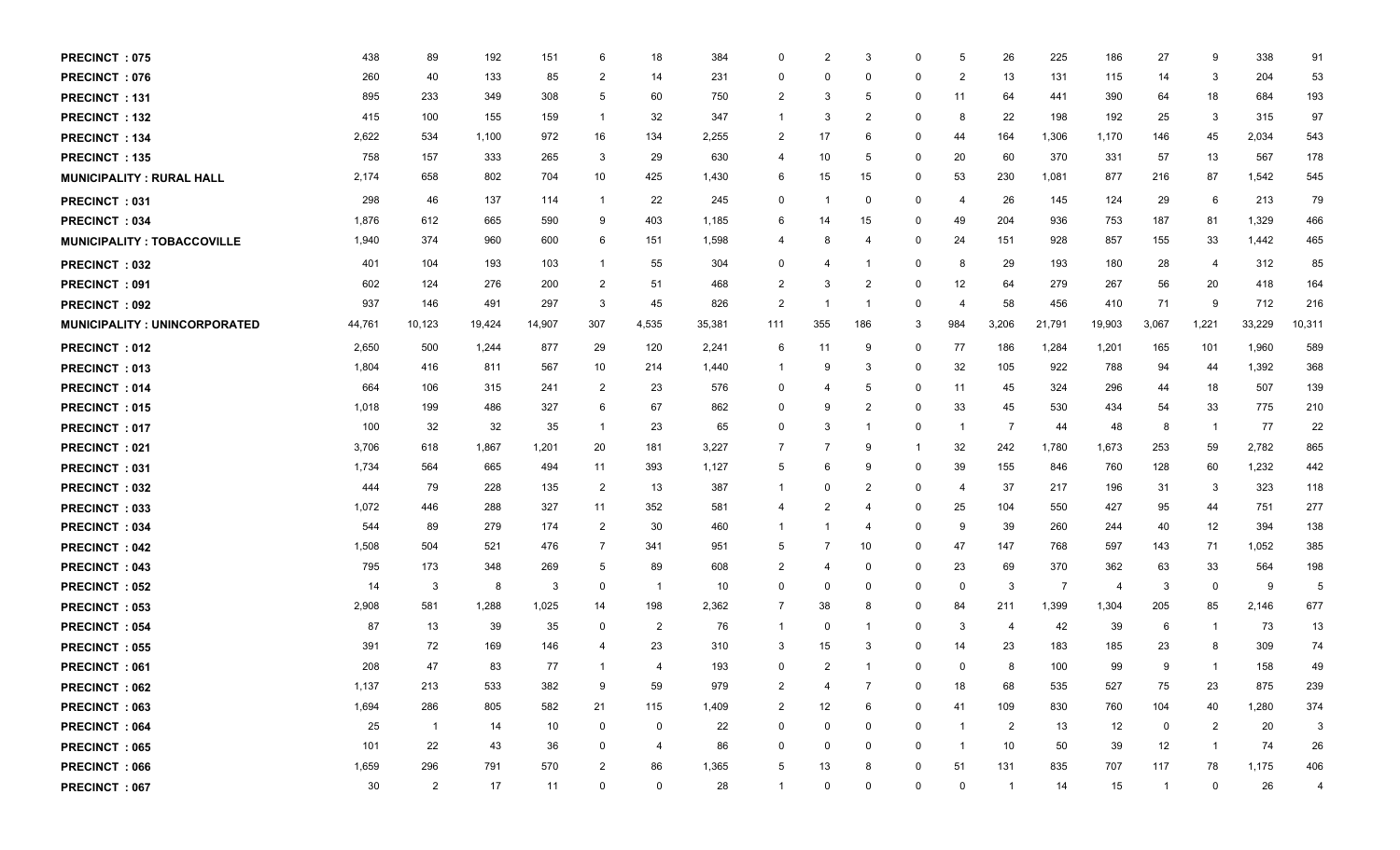| <b>PRECINCT: 068</b>                | 2,616   | 507            | 1,152  | 935          | 22             | 234            | 2,136  | 6                       | 8              | 7              | 0                       | 40             | 185            | 1,235          | 1,184          | 197            | 44             | 2,019   | 553            |
|-------------------------------------|---------|----------------|--------|--------------|----------------|----------------|--------|-------------------------|----------------|----------------|-------------------------|----------------|----------------|----------------|----------------|----------------|----------------|---------|----------------|
| <b>PRECINCT: 071</b>                |         | $\overline{1}$ | 0      | $\mathbf 0$  | 0              | 0              |        | 0                       | 0              | 0              | 0                       | 0              | 0              | - 1            | 0              | 0              | 0              | - 1     | 0              |
| PRECINCT: 073                       | 1,897   | 295            | 958    | 625          | 19             | 49             | 1,676  | -4                      | 16             | 6              | 0                       | 33             | 113            | 890            | 895            | 112            | 11             | 1,418   | 468            |
| <b>PRECINCT: 074</b>                | 341     | 79             | 106    | 152          | $\overline{4}$ | 23             | 208    | $\overline{2}$          | 53             | 5              | 0                       | 27             | 23             | 158            | 161            | 22             | 12             | 244     | 85             |
| PRECINCT: 075                       | 348     | 70             | 148    | 126          | $\overline{4}$ | 3              | 323    | 0                       | -7             | 2              | 0                       | $\overline{4}$ | 9              | 168            | 172            | 8              | $\overline{4}$ | 273     | 71             |
| <b>PRECINCT: 076</b>                | 1,205   | 260            | 536    | 402          | 7              | 65             | 1,019  | -1                      | 23             | 4              | 0                       | 26             | 67             | 584            | 557            | 64             | 24             | 939     | 242            |
| PRECINCT: 081                       | 397     | 137            | 146    | 111          | 3              | 85             | 249    | $\overline{2}$          | 3              |                | 0                       | 14             | 43             | 198            | 170            | 29             | 20             | 271     | 106            |
| PRECINCT: 083                       | 547     | 194            | 153    | 197          | 3              | 129            | 305    | -4                      | $\overline{2}$ | 7              | 0                       | 31             | 69             | 270            | 226            | 51             | 50             | 364     | 133            |
| <b>PRECINCT: 084</b>                | 217     | 84             | 73     | 60           | $\mathbf 0$    | 61             | 135    | 0                       |                | $\overline{2}$ | 0                       | $\overline{2}$ | 16             | 116            | 91             | 10             | 7              | 163     | 47             |
| <b>PRECINCT: 085</b>                | 451     | 156            | 161    | 132          | $\overline{2}$ | 101            | 297    | 0                       | 9              | -1             | 0                       | 9              | 34             | 227            | 189            | 35             | 15             | 326     | 110            |
| <b>PRECINCT: 091</b>                | 1,619   | 334            | 779    | 494          | 12             | 149            | 1,329  | 2                       |                | 5              | 0                       | 18             | 112            | 768            | 745            | 106            | 23             | 1,191   | 405            |
| <b>PRECINCT: 092</b>                | 508     | 96             | 243    | 167          | $\overline{2}$ | 29             | 414    | $\overline{2}$          | 6              | 3              | 0                       | 8              | 46             | 250            | 220            | 38             | 8              | 375     | 125            |
| <b>PRECINCT: 111</b>                | 1,704   | 311            | 850    | 530          | 13             | 114            | 1,426  | 8                       | $\overline{2}$ | 6              |                         | 27             | 120            | 814            | 778            | 112            | 44             | 1,294   | 366            |
| <b>PRECINCT: 112</b>                | 2,352   | 593            | 995    | 751          | 13             | 377            | 1,712  | 7                       | -4             | 13             | 0                       | 45             | 194            | 1,115          | 1,055          | 182            | 69             | 1,688   | 595            |
| PRECINCT: 121                       | 1,091   | 369            | 351    | 364          | $\overline{7}$ | 222            | 715    | -3                      | 5              | 7              | 0                       | 38             | 101            | 530            | 454            | 107            | 47             | 772     | 272            |
| <b>PRECINCT: 123</b>                |         | 0              | -1     | $\mathbf{0}$ | $\mathbf 0$    | 0              | - 1    | 0                       | 0              | $\Omega$       | 0                       | 0              | 0              | $\mathbf 0$    | $\overline{1}$ | 0              | 0              | -1      | 0              |
| <b>PRECINCT: 124</b>                | 425     | 185            | 95     | 140          | 5              | 153            | 200    | 3                       | 6              | 3              | 0                       | 24             | 36             | 229            | 169            | 27             | 30             | 300     | 95             |
| PRECINCT: 131                       | 2,521   | 698            | 834    | 968          | 21             | 292            | 1,941  | 8                       | 46             | 13             |                         | 52             | 168            | 1,226          | 1,125          | 170            | 58             | 1,899   | 564            |
| PRECINCT: 132                       | 961     | 206            | 443    | 305          | $\overline{7}$ | 44             | 851    | -1                      | 3              | 4              | $\mathbf 0$             | 12             | 46             | 480            | 433            | 48             | 17             | 748     | 196            |
| PRECINCT: 134                       | 582     | 107            | 266    | 207          | $\overline{2}$ | 8              | 527    | $\overline{2}$          | -5             | -1             | 0                       | 11             | 28             | 277            | 271            | 34             | $\overline{2}$ | 469     | 111            |
| <b>PRECINCT: 135</b>                | 292     | 90             | 86     | 115          | $\overline{1}$ | 48             | 203    | 0                       | 5              | -1             | 0                       | 10             | 25             | 159            | 113            | 20             | 12             | 213     | 67             |
| <b>PRECINCT: 602</b>                | 15      | 3              | 7      | 5            | 0              | 0              | 13     | 0                       | 0              | 0              | 0                       | $\mathbf 1$    | $\mathbf 1$    | 8              | 6              | $\mathbf 1$    | $\mathbf{1}$   | 12      | $\overline{2}$ |
| <b>PRECINCT: 708</b>                | 95      | 25             | 34     | 36           | $\mathbf 0$    | -1             | 82     | 0                       | 0              | -1             | 0                       | 3              | 8              | 45             | 43             | 7              | $\overline{2}$ | 72      | 21             |
| <b>PRECINCT: 709</b>                | 217     | 44             | 104    | 67           | $\overline{2}$ | 6              | 198    | -1                      | 0              | 2              | 0                       | 2              | 8              | 110            | 95             | 12             | $\mathbf{1}$   | 175     | 41             |
| PRECINCT: 908                       | 65      | 17             | 29     | 18           | $\overline{1}$ | $\overline{4}$ | 55     | $\overline{2}$          | 0              | 0              | 0                       | $\mathbf{1}$   | 3              | 30             | 33             | $\overline{2}$ | $\overline{2}$ | 48      | 15             |
| <b>MUNICIPALITY: WALKERTOWN</b>     | 4,151   | 1,164          | 1,696  | 1,268        | 23             | 798            | 2,905  | 12                      | 20             | 26             | -1                      | 96             | 293            | 2,073          | 1,815          | 263            | 126            | 3,053   | 972            |
| PRECINCT: 063                       | 403     | 106            | 150    | 145          | $\overline{2}$ | 105            | 257    | $\overline{1}$          | $\overline{2}$ | 5              | 0                       | 5              | 28             | 206            | 170            | 27             | 15             | 289     | 99             |
| <b>PRECINCT: 068</b>                | 284     | 97             | 95     | 91           | $\overline{1}$ | 71             | 176    | -1                      | 2              | 0              | 0                       | 9              | 25             | 156            | 109            | 19             | 16             | 194     | 74             |
| PRECINCT: 081                       | 26      | 7              | 14     | 5            | $\overline{0}$ | 3              | 17     | 0                       | 0              | $\Omega$       | 0                       | 4              | $\overline{2}$ | 13             | 12             | $\overline{1}$ | 5              | 17      | $\overline{4}$ |
| <b>PRECINCT: 083</b>                | 633     | 190            | 256    | 183          | $\overline{4}$ | 133            | 443    | -1                      | 2              | 8              | 0                       | 14             | 32             | 325            | 283            | 25             | 21             | 476     | 136            |
| <b>PRECINCT: 084</b>                | 357     | 144            | 126    | 84           | -3             | 100            | 217    | 3                       |                | $\Omega$       | 0                       | 13             | 23             | 173            | 162            | 22             | 11             | 266     | 80             |
| <b>PRECINCT: 085</b>                | 1,376   | 369            | 580    | 420          | $\overline{7}$ | 246            | 978    | 3                       | 10             | 6              | $\overline{\mathbf{1}}$ | 32             | 100            | 676            | 613            | 87             | 38             | 1,011   | 327            |
| PRECINCT: 111                       | 135     | 28             | 60     | 46           | $\overline{1}$ | 12             | 108    | -1                      | 0              |                | 0                       | 2              | 11             | 64             | 62             | 9              | $\mathbf{1}$   | 99      | 35             |
| <b>PRECINCT: 112</b>                | 937     | 223            | 415    | 294          | 5              | 128            | 709    | $\overline{c}$          | 3              | 6              | $\mathbf{0}$            | 17             | 72             | 460            | 404            | 73             | 19             | 701     | 217            |
| <b>MUNICIPALITY : WINSTON SALEM</b> | 168,590 | 78,862         | 32,927 | 55,767       | 1,034          | 57,840         | 84,667 | 315                     | 2,116          | 1,300          | 17                      | 6,056          | 16,279         | 86,457         | 67,872         | 14,261         | 9,267          | 114,390 | 44,933         |
| <b>PRECINCT: 012</b>                | 3       | $\mathbf 0$    | 3      | $\mathbf 0$  | $\mathbf 0$    | 0              | 3      | $\overline{\mathbf{0}}$ | $\mathbf 0$    | $\mathbf 0$    | $\mathbf{0}$            | 0              | 0              | $\overline{2}$ | $\overline{1}$ | 0              | $\mathbf 0$    | 3       | $\overline{0}$ |
| PRECINCT: 013                       | 1,419   | 410            | 473    | 516          | 20             | 244            | 984    | 2                       | 16             | 9              | 0                       | 41             | 123            | 694            | 619            | 106            | 59             | 1,046   | 314            |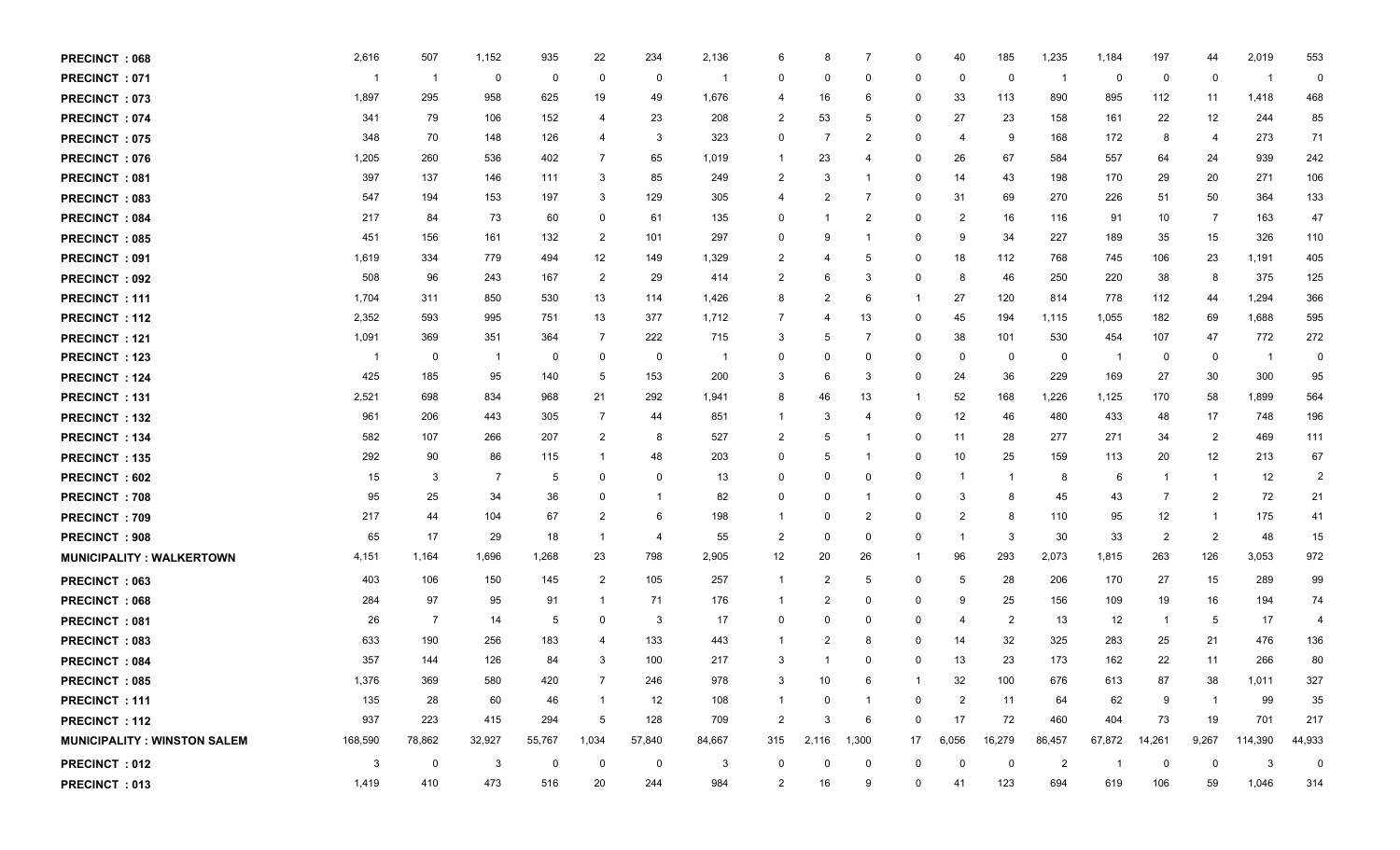| PRECINCT: 015        | 17    | 4     | -9             | 4              | 0              | 0     | 15    | 0              | 0              | $\Omega$       | $\Omega$    | $\mathbf 0$ | $\overline{2}$ | 6     | 10    | -1                      | $\overline{2}$ | 11    | $\overline{4}$ |
|----------------------|-------|-------|----------------|----------------|----------------|-------|-------|----------------|----------------|----------------|-------------|-------------|----------------|-------|-------|-------------------------|----------------|-------|----------------|
| <b>PRECINCT: 016</b> | 2,752 | 844   | 937            | 950            | 21             | 486   | 1,891 | 5              | 44             | 10             | 0           | 78          | 238            | 1,387 | 1,163 | 202                     | 126            | 1,925 | 701            |
| <b>PRECINCT: 017</b> | 2,026 | 588   | 702            | 724            | 12             | 365   | 1,404 | 6              | 15             | 9              | 0           | 61          | 166            | 1,008 | 870   | 148                     | 81             | 1,468 | 477            |
| <b>PRECINCT: 031</b> | 16    | 8     | 4              | -4             | 0              | 4     | 11    | $\mathbf 0$    | 0              | $\Omega$       | 0           | 0           | - 1            | 10    | 5     | $\overline{\mathbf{1}}$ | 0              | 13    | 3              |
| <b>PRECINCT: 032</b> | 2,000 | 760   | 645            | 572            | 23             | 521   | 1,188 | 3              | 14             | 5              | 0           | 60          | 209            | 1,023 | 799   | 178                     | 95             | 1,401 | 504            |
| PRECINCT: 033        | 1,542 | 750   | 342            | 441            | 9              | 707   | 593   | 6              | 5              | 14             | 0           | 73          | 144            | 814   | 622   | 106                     | 116            | 996   | 430            |
| <b>PRECINCT: 042</b> | 2,300 | 1,057 | 506            | 719            | 18             | 918   | 979   | 9              | 26             | 22             | 0           | 97          | 249            | 1,203 | 911   | 186                     | 185            | 1,529 | 586            |
| <b>PRECINCT: 043</b> | 2,306 | 952   | 530            | 813            | 11             | 700   | 1,078 | 15             | -7             | 13             | -1          | 176         | 316            | 1,181 | 937   | 188                     | 376            | 1,388 | 542            |
| <b>PRECINCT: 063</b> | 10    | 0     | 10             | 0              | 0              | 0     | 10    | 0              | 0              | 0              | 0           | 0           | $\mathbf 0$    | 5     | 5     | 0                       | $\Omega$       | 10    | 0              |
| <b>PRECINCT: 071</b> | 108   | 32    | 45             | 30             | $\overline{1}$ | 0     | 97    | $\overline{0}$ | - 1            | -1             | 0           | 2           | 7              | 59    | 41    | 8                       | 3              | 85    | 20             |
| <b>PRECINCT: 074</b> | 3,164 | 1,004 | 989            | 1,159          | 12             | 415   | 2,310 | -3             | 76             | 26             | 0           | 82          | 252            | 1,696 | 1,237 | 231                     | 97             | 2,298 | 769            |
| <b>PRECINCT: 081</b> | 3,146 | 1,498 | 619            | 1,009          | 20             | 1,309 | 1,257 | 10             | 16             | 25             | -1          | 168         | 360            | 1,576 | 1,304 | 266                     | 267            | 1,992 | 887            |
| <b>PRECINCT: 083</b> | 1,103 | 757   | 98             | 243            | 5              | 794   | 172   | 0              | 0              | -7             | 2           | 35          | 93             | 574   | 436   | 93                      | 49             | 702   | 352            |
| <b>PRECINCT: 084</b> | 1,782 | 1,047 | 253            | 477            | 5              | 1,022 | 536   | -1             | 9              | 17             | 0           | 44          | 153            | 914   | 737   | 131                     | 80             | 1,213 | 489            |
| <b>PRECINCT: 085</b> | 491   | 169   | 154            | 167            | $\overline{1}$ | 117   | 306   | 2              | 11             | 2              | 0           | 16          | 37             | 243   | 206   | 42                      | 22             | 338   | 131            |
| <b>PRECINCT: 092</b> | 185   | 39    | 88             | 58             | 0              | 4     | 164   | 0              | 0              | $\Omega$       | 0           | 4           | 13             | 88    | 84    | 13                      | 5              | 138   | 42             |
| <b>PRECINCT: 101</b> | 1,859 | 766   | 488            | 596            | 9              | 526   | 1,062 | 4              | 9              | 9              |             | 71          | 177            | 918   | 795   | 146                     | 113            | 1,315 | 431            |
| <b>PRECINCT: 111</b> | 18    | 9     | $\overline{2}$ | $\overline{7}$ | $\mathbf 0$    | 6     | 11    | 0              | 0              | 0              | 0           | 0           | $\overline{1}$ | 8     | 8     | $\overline{2}$          | $\Omega$       | 13    | 5              |
| <b>PRECINCT: 121</b> | 2,138 | 920   | 476            | 730            | 12             | 752   | 1,030 | 5              | 40             | 14             | 0           | 78          | 219            | 1,102 | 844   | 192                     | 127            | 1,444 | 567            |
| PRECINCT: 123        | 3,276 | 1,163 | 981            | 1,109          | 23             | 689   | 2,136 | 3              | 63             | 17             | 0           | 115         | 253            | 1,762 | 1,262 | 252                     | 143            | 2,376 | 757            |
| <b>PRECINCT: 124</b> | 2,831 | 1,337 | 525            | 952            | 17             | 1,151 | 1,169 | 5              | 81             | 22             | 0           | 126         | 277            | 1,455 | 1,124 | 252                     | 178            | 1,911 | 742            |
| <b>PRECINCT: 131</b> | 143   | 56    | 30             | 55             | $\overline{2}$ | 38    | 85    | 0              | $\overline{2}$ | 2              | 0           | $\mathbf 1$ | 15             | 79    | 48    | 16                      | -3             | 101   | 39             |
| <b>PRECINCT: 132</b> | 3,036 | 922   | 948            | 1,148          | 18             | 530   | 2,092 | 6              | 72             | 18             | 0           | 87          | 231            | 1,506 | 1,310 | 220                     | 91             | 2,244 | 701            |
| <b>PRECINCT: 135</b> | 2,157 | 482   | 808            | 857            | 10             | 104   | 1,761 | 6              | 73             | 5              | 0           | 62          | 146            | 1,086 | 946   | 125                     | 58             | 1,641 | 458            |
| <b>PRECINCT: 202</b> | 2,447 | 1,474 | 249            | 710            | 14             | 1,342 | 776   | 2              | 11             | 13             | 0           | 63          | 240            | 1,353 | 849   | 245                     | 92             | 1,605 | 750            |
| <b>PRECINCT: 203</b> | 1,856 | 1,328 | 63             | 459            | 6              | 1,528 | 65    | 2              |                | 14             | 0           | 58          | 188            | 1,049 | 636   | 171                     | 86             | 1,112 | 658            |
| <b>PRECINCT: 204</b> | 1,756 | 1,181 | 95             | 465            | 15             | 1,137 | 334   | 5              | -7             | 17             | 0           | 72          | 184            | 916   | 670   | 170                     | 109            | 1,060 | 587            |
| <b>PRECINCT: 205</b> | 935   | 675   | 32             | 226            | $\overline{2}$ | 731   | 54    | -1             | 0              | $\overline{a}$ | 0           | 33          | 112            | 460   | 377   | 98                      | 46             | 521   | 368            |
| <b>PRECINCT: 206</b> | 1,807 | 1,262 | 107            | 430            | 8              | 1,255 | 237   | 5              | -7             | 12             | 0           | 81          | 210            | 878   | 766   | 163                     | 163            | 1,086 | 558            |
| <b>PRECINCT: 207</b> | 2,646 | 1,598 | 260            | 771            | 17             | 1,473 | 601   | 4              | 13             | 19             | -1          | 160         | 375            | 1,406 | 980   | 260                     | 287            | 1,554 | 805            |
| <b>PRECINCT: 208</b> | 2,333 | 1,313 | 224            | 783            | 13             | 1,189 | 726   | 5              | 14             | 24             | 0           | 95          | 280            | 1,208 | 861   | 264                     | 153            | 1,439 | 741            |
| PRECINCT: 301        | 1,094 | 764   | 40             | 286            | $\overline{4}$ | 896   | 39    |                |                |                | $\mathbf 0$ | 30          | 120            | 543   | 443   | 108                     | 57             | 625   | 412            |
| <b>PRECINCT: 302</b> | 1,285 | 891   | 53             | 332            | 9              | 1,011 | 97    | 4              | 3              | 10             | $\Omega$    | 43          | 117            | 602   | 584   | 99                      | 64             | 750   | 471            |
| <b>PRECINCT: 303</b> | 913   | 642   | 22             | 247            | 2              | 731   | 26    |                | 0              | 6              | 0           | 22          | 127            | 470   | 328   | 115                     | 39             | 513   | 361            |
| <b>PRECINCT: 304</b> | 2,037 | 1,588 | 57             | 389            | 3              | 1,791 | 56    | $\overline{2}$ | 3              | 15             | 0           | 31          | 139            | 1,134 | 775   | 128                     | 45             | 1,342 | 650            |
| <b>PRECINCT: 305</b> | 1,461 | 1,115 | 48             | 296            | $\overline{2}$ | 1,227 | 77    | -3             | 6              | 8              | 0           | 39          | 101            | 780   | 583   | 98                      | 46             | 967   | 448            |
| <b>PRECINCT: 306</b> | 1,707 | 1,004 | 153            | 539            | 11             | 1,000 | 305   | $\overline{7}$ | 4              | 16             | -1          | 138         | 236            | 851   | 702   | 154                     | 256            | 908   | 543            |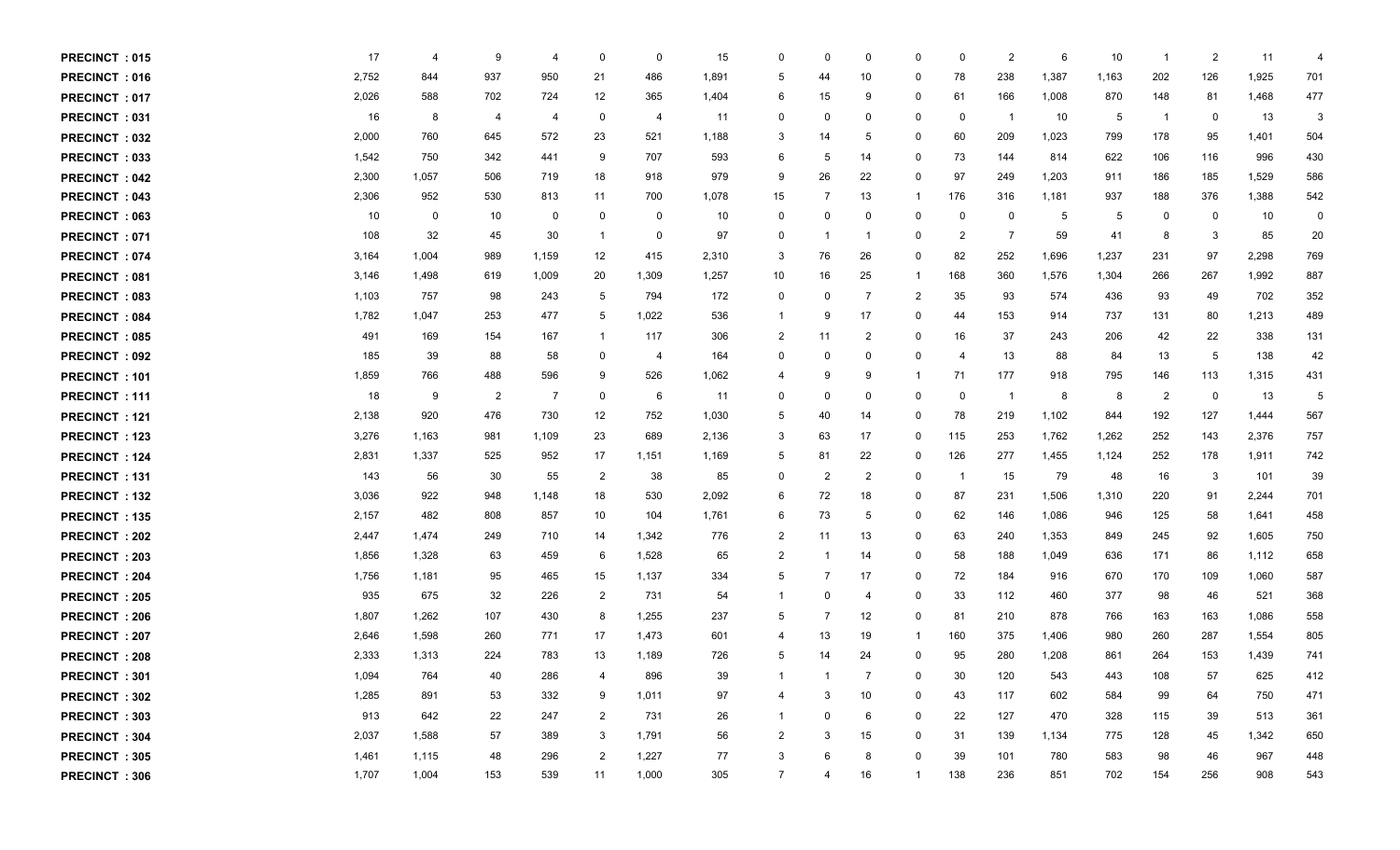| PRECINCT: 401        | 1,973 | 1,337 | 114   | 513   | 9              | 1,473 | 209   | 4              | 3   | 18 | 0            | 64  | 202 | 1,020 | 773   | 180 | 107 | 1,217 | 649   |
|----------------------|-------|-------|-------|-------|----------------|-------|-------|----------------|-----|----|--------------|-----|-----|-------|-------|-----|-----|-------|-------|
| PRECINCT: 402        | 1,475 | 1,094 | 45    | 333   | 3              | 1,230 | 68    | 5              | -1  | 15 | 0            | 38  | 118 | 793   | 571   | 111 | 59  | 895   | 521   |
| <b>PRECINCT: 403</b> | 2,068 | 1,441 | 114   | 505   | 8              | 1,500 | 289   | 10             | 8   | 23 | -1           | 38  | 199 | 983   | 861   | 224 | 57  | 1,219 | 792   |
| PRECINCT: 404        | 3,023 | 1,721 | 292   | 987   | 23             | 1,404 | 1,111 | 9              | 40  | 28 | 0            | 72  | 359 | 1,365 | 1,308 | 350 | 98  | 1,859 | 1,066 |
| <b>PRECINCT: 405</b> | 2,298 | 1,570 | 42    | 677   | 9              | 1,528 | 79    | 5              | 5   | 42 | -1           | 54  | 584 | 1,208 | 527   | 563 | 106 | 1,020 | 1,172 |
| PRECINCT: 501        | 2,099 | 1,509 | 106   | 476   | 8              | 1,529 | 261   | $\overline{7}$ | 3   | 10 | -1           | 83  | 205 | 1,069 | 875   | 155 | 153 | 1,380 | 566   |
| PRECINCT: 502        | 1,509 | 1,041 | 73    | 389   | 6              | 1,088 | 125   | 3              | 3   | 6  | -1           | 101 | 182 | 750   | 639   | 120 | 163 | 899   | 447   |
| <b>PRECINCT: 503</b> | 1,630 | 959   | 138   | 527   | 6              | 611   | 655   | 3              | 15  | 23 | 0            | 77  | 246 | 783   | 672   | 175 | 168 | 983   | 479   |
| <b>PRECINCT: 504</b> | 1,415 | 822   | 119   | 470   | $\overline{4}$ | 769   | 299   | 4              | 4   | 6  | $\Omega$     | 90  | 243 | 692   | 573   | 150 | 186 | 761   | 468   |
| <b>PRECINCT: 505</b> | 2,116 | 1,195 | 261   | 647   | 13             | 1,138 | 543   | 3              | 8   | 17 | 0            | 128 | 279 | 1,107 | 829   | 180 | 248 | 1,255 | 613   |
| <b>PRECINCT: 506</b> | 1,778 | 814   | 342   | 613   | 9              | 599   | 828   | 5              | 17  | 8  | 0            | 108 | 213 | 958   | 664   | 156 | 182 | 1,159 | 437   |
| <b>PRECINCT: 508</b> | 2,951 | 1,432 | 544   | 954   | 21             | 1,263 | 1,104 | 6              | 31  | 30 | 0            | 179 | 338 | 1,522 | 1,156 | 273 | 284 | 1,913 | 754   |
| <b>PRECINCT: 509</b> | 2,462 | 1,019 | 625   | 802   | 16             | 876   | 1,191 | -1             | 24  | 15 | 0            | 118 | 237 | 1,254 | 992   | 216 | 167 | 1,632 | 663   |
| <b>PRECINCT: 601</b> | 2,019 | 959   | 232   | 810   | 18             | 453   | 1,267 | 3              | 34  | 39 | 0            | 68  | 155 | 1,088 | 769   | 162 | 114 | 1,404 | 501   |
| <b>PRECINCT: 602</b> | 4,418 | 1,994 | 950   | 1,436 | 38             | 1,427 | 2,277 | 7              | 53  | 32 | 0            | 202 | 420 | 2,361 | 1,693 | 364 | 276 | 3,055 | 1,087 |
| <b>PRECINCT: 603</b> | 2,239 | 1,150 | 284   | 787   | 18             | 549   | 1,379 | 5              | 16  | 19 | 0            | 63  | 208 | 1,120 | 920   | 199 | 106 | 1,557 | 576   |
| <b>PRECINCT: 604</b> | 2,104 | 1,070 | 232   | 792   | 10             | 847   | 873   | -3             | 20  | 34 | -1           | 81  | 245 | 1,091 | 818   | 195 | 171 | 1,365 | 568   |
| <b>PRECINCT: 605</b> | 3,883 | 1,933 | 677   | 1,241 | 32             | 1,554 | 1,596 | 5              | 71  | 24 | -1           | 231 | 401 | 2,103 | 1,469 | 311 | 352 | 2,569 | 962   |
| PRECINCT: 606        | 1,837 | 895   | 323   | 602   | 17             | 630   | 801   | 4              | 13  | 12 | 0            | 122 | 255 | 884   | 772   | 181 | 233 | 1,136 | 468   |
| PRECINCT: 607        | 2,464 | 1,070 | 573   | 804   | 17             | 560   | 1,579 | 5              | 34  | 14 | 0            | 97  | 175 | 1,397 | 898   | 169 | 111 | 1,799 | 554   |
| PRECINCT: 701        | 1,553 | 537   | 453   | 551   | 12             | 163   | 1,219 | 2              | 29  | 12 | 0            | 21  | 107 | 749   | 705   | 99  | 34  | 1,162 | 357   |
| PRECINCT: 702        | 1,596 | 640   | 274   | 671   | 11             | 115   | 1,285 | 4              | 24  | 19 | 0            | 40  | 109 | 796   | 678   | 122 | 46  | 1,211 | 339   |
| <b>PRECINCT: 703</b> | 1,269 | 514   | 230   | 514   | 11             | 58    | 1,088 | 2              | 19  | 6  | 0            | 27  | 69  | 614   | 564   | 91  | 31  | 1,002 | 236   |
| PRECINCT: 704        | 1,968 | 823   | 328   | 801   | 16             | 235   | 1,514 | $\overline{4}$ | 23  | 14 | 0            | 34  | 144 | 993   | 829   | 146 | 54  | 1,483 | 431   |
| <b>PRECINCT: 705</b> | 2,439 | 1,046 | 523   | 852   | 18             | 582   | 1,454 | -3             | 49  | 14 | -1           | 92  | 244 | 1,244 | 970   | 225 | 129 | 1,665 | 645   |
| <b>PRECINCT: 706</b> | 1,309 | 551   | 298   | 450   | 10             | 351   | 762   | 0              | 23  | 8  | 0            | 36  | 129 | 676   | 511   | 122 | 65  | 888   | 356   |
| PRECINCT: 707        | 1,574 | 683   | 339   | 544   | 8              | 380   | 993   | 5              | 11  | 19 | 0            | 45  | 121 | 843   | 612   | 119 | 74  | 1,146 | 354   |
| <b>PRECINCT: 708</b> | 4,253 | 1,672 | 1,089 | 1,458 | 34             | 1,093 | 2,416 | -7             | 116 | 26 | 0            | 199 | 396 | 2,206 | 1,719 | 328 | 254 | 3,030 | 969   |
| PRECINCT: 709        | 3,094 | 1,285 | 705   | 1,082 | 22             | 845   | 1,780 | 8              | 87  | 19 | 0            | 110 | 245 | 1,712 | 1,142 | 240 | 100 | 2,254 | 740   |
| <b>PRECINCT: 801</b> | 1,361 | 538   | 301   | 518   | 4              | 147   | 1,052 | 0              | 12  | 12 | $\Omega$     | 28  | 110 | 731   | 529   | 101 | 39  | 1,038 | 284   |
| <b>PRECINCT: 802</b> | 1,632 | 490   | 588   | 549   | 5              | 11    | 1,534 | 0              | 6   | 2  | $\Omega$     | 16  | 63  | 823   | 747   | 62  | 19  | 1,322 | 291   |
| PRECINCT: 803        | 1,727 | 388   | 707   | 625   |                | 9     | 1,617 | $\overline{2}$ | 11  |    | $\Omega$     |     | 76  | 847   | 805   | 75  |     | 1,369 | 351   |
| PRECINCT: 804        | 1,306 | 393   | 445   | 462   | 6              | 29    | 1,183 | 2              | 10  | 6  | 0            | 11  | 65  | 657   | 585   | 64  | 16  | 1,063 | 227   |
| <b>PRECINCT: 805</b> | 2,430 | 768   | 770   | 883   | 9              | 86    | 2,143 |                | 22  | 13 | $\Omega$     | 48  | 117 | 1,234 | 1,079 | 117 | 44  | 1,930 | 456   |
| <b>PRECINCT: 806</b> | 1,967 | 601   | 673   | 673   | 20             | 178   | 1,565 |                | 36  |    | $\Omega$     | 61  | 118 | 1,082 | 795   | 90  | 61  | 1,513 | 393   |
| <b>PRECINCT: 807</b> | 1,908 | 545   | 590   | 765   | 8              | 156   | 1,451 | 0              | 92  | 6  | $\Omega$     | 69  | 134 | 986   | 809   | 113 | 58  | 1,380 | 470   |
| <b>PRECINCT: 808</b> | 3,687 | 1,658 | 684   | 1,311 | 34             | 1,121 | 1,921 | 8              | 84  | 33 | $\mathbf{0}$ | 138 | 382 | 1,923 | 1,422 | 342 | 199 | 2,514 | 974   |